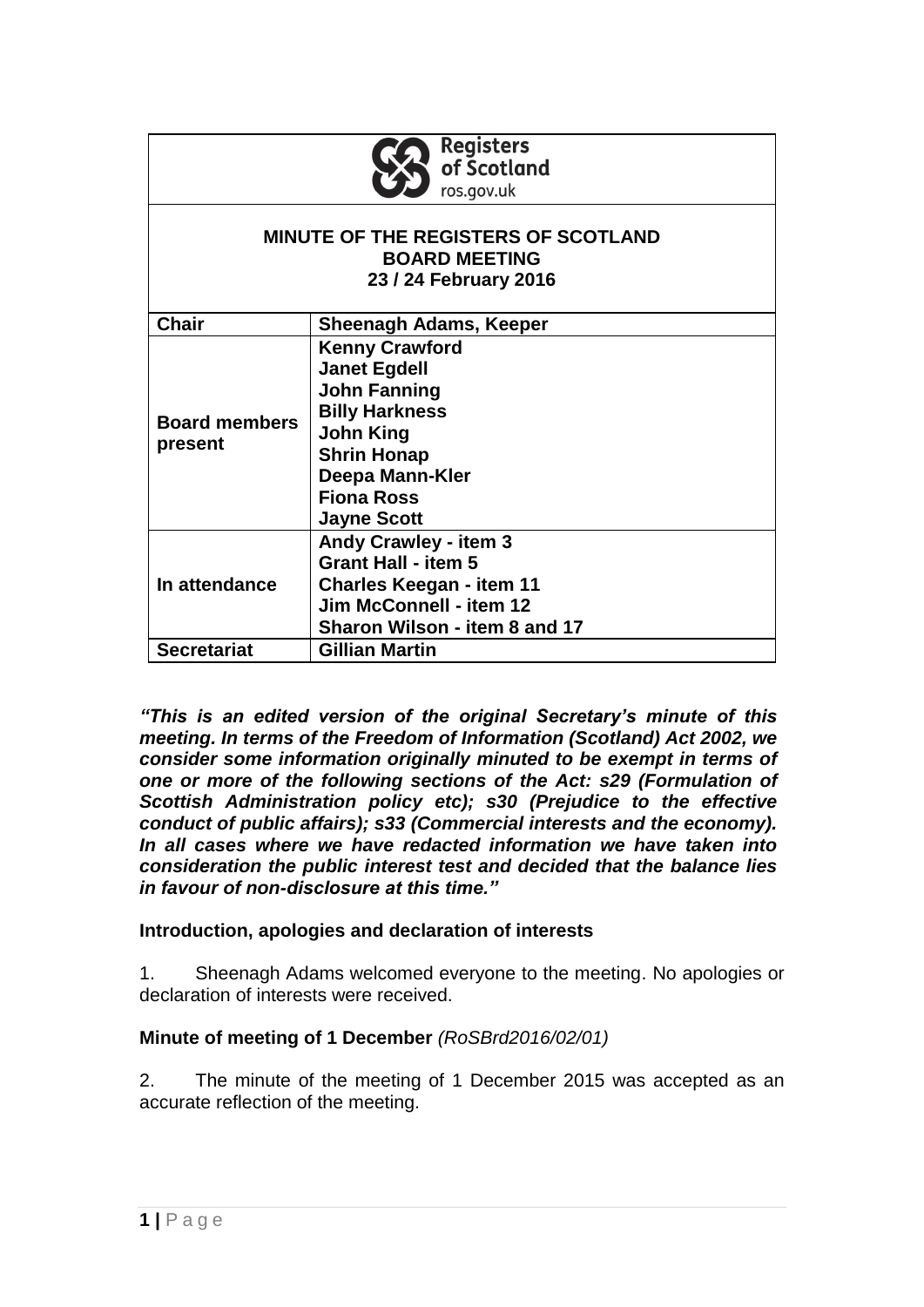# **Action Log** *(RoSBrd2016/02/02)*

## **Action 1317 - 360 degree reporting tool**

3. The board agreed that this would form part of their development session the following day and could now be closed.

## **Action 2013 - digital transformation full business case**

4. The board agreed that this was on the agenda under item 7 and could now be closed.

## **Action 2015 - LRC - KIR consultation outcomes**

5. The board agreed that this was on the agenda under item 11 and could now be closed.

## **Action 2016 - Environmental and Health and Safety Report**

6. The board noted that this was scheduled to be discussed at their May 2016 meeting.

## **Action 2349 - LRC business case**

7. The board agreed that this was on the agenda under item 11 and could now be closed.

### **Action 2463 - Board development**

8. The board agreed that this was on the agenda under item 17 and could now be closed.

## **Action 2464 - Team Management Profile**

9. The board agreed that this was now closed.

## **Action 2465 - Board skills model**

10. The board agreed that this was on the agenda under item 17 and could now be closed.

## **Action 2467 - Skills model for organisation.**

11. The board noted that this would be discussed under the organisational development update on agenda item 7 and could now be closed.

#### **Action 2468 - Risk review session**

12. The board agreed that the risk review session had now been rescheduled to 13 April 2016.

## **Action 2469 - Assurance framework**

13. The board agreed that this would form part of the risk review session on 13 April 2016

#### **Action 2470 - Audit committee feedback**

14. The board agreed that Secretariat would issue and collate a questionnaire on the effectiveness of the audit committee to all EMT and board members. This could now be closed.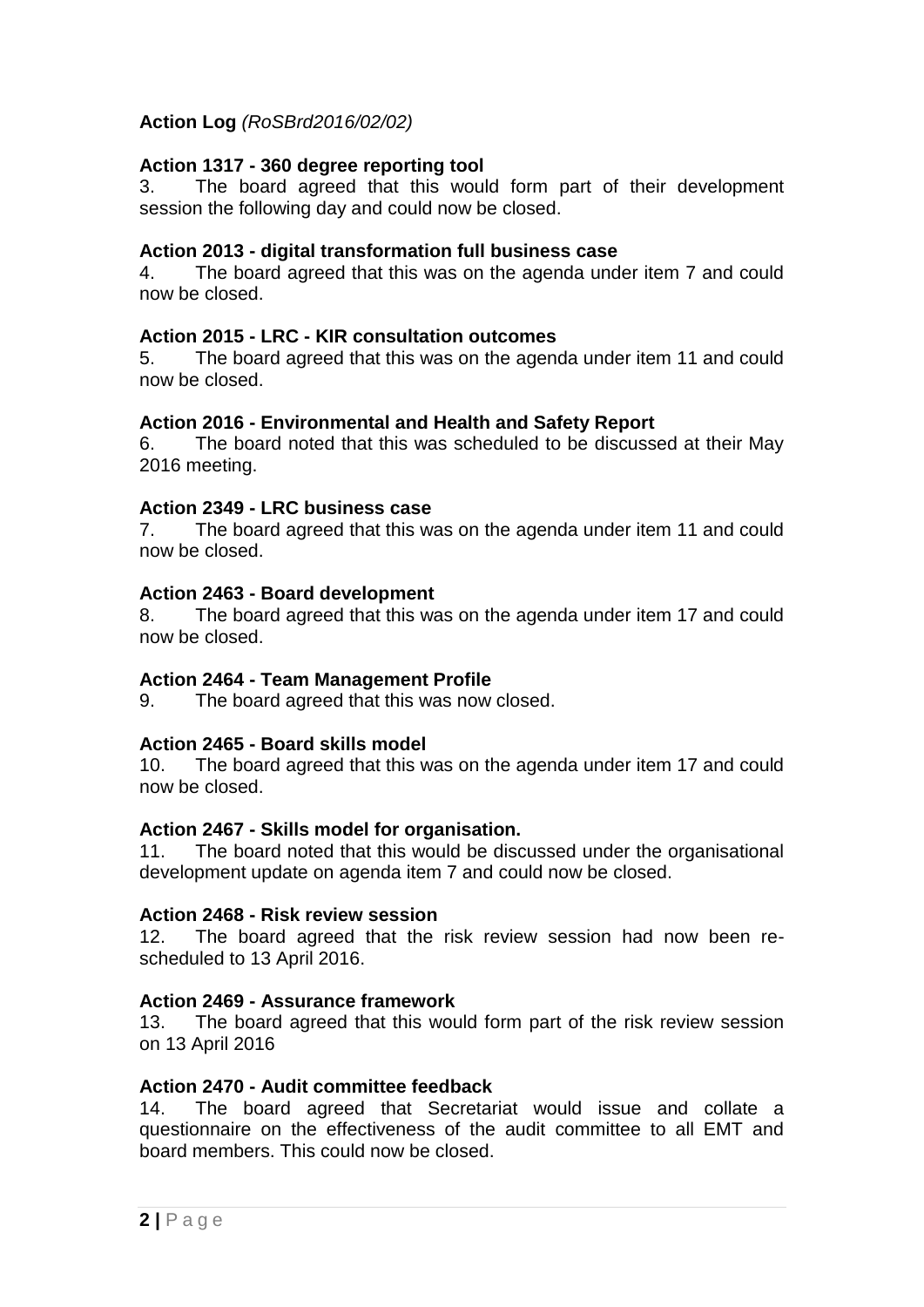# **Action 2471 - Financial levers workshop**

15. The board agreed that this item was on the agenda and could now be closed.

## **Action 2472 - Efficiencies target**

16. The board agreed that this could now be closed.

### **Action 2473 - PFM**

17. The board agreed that this was now a standing item and could now be closed.

## **Action 2474 - Corporate Plan**

18. The board agreed that this item was on the agenda and could now be closed.

### **Action 2475 - Financial delegations**

19. The board agreed that this was complete and that this could now be closed.

### **Action 2476 - Financial strategy**

20. The board agreed that this action was ongoing and would be discussed at the May meeting.

### **Action 2477 - indemnity/warranty**

21. The board agreed that this action was ongoing and that this would be discussed in early 2017.

## **Action 2478 - DTPB update**

22. The board agreed that this item was on the agenda and could now be closed.

#### **Action 2479 - Estate update**

23. The board agreed that this item was on the agenda and that this could now be closed.

### **Action 2480 - Communications review**

24. The board agreed that this item was on the agenda and that this could now be closed.

## **Action 1317 - Key risk register**

25. The board agreed that this action was complete and could now be closed.

## **Public task** *(RoSBrd2016/02/03)*

3. Andy Crawley presented the board with a draft public task statement for approval explaining the background to public task statements and the requirement for a statement originated from the Re-use of Public Sector Information Regulations 2015.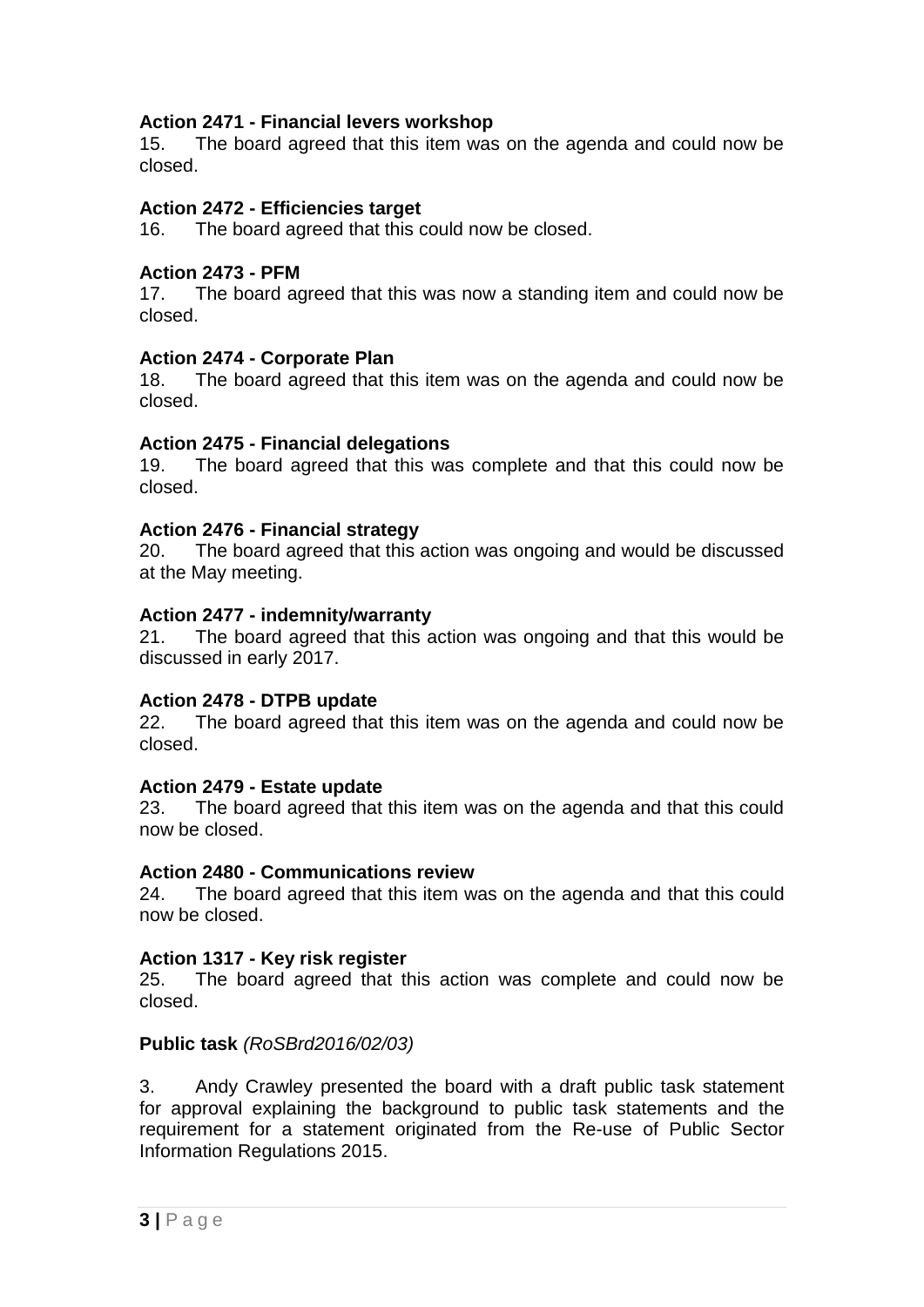4. The board considered the draft and approved the document for publication on the RoS website. The board also agreed that a briefing note should be developed for staff informing them of RoS obligations under the PSIR and how we will deal with requests of this nature. Kenny Crawford agreed to take this forward with the Legal Services team.

# **Corporate plan 2016-19** *(RosBrd2016/02/04)*

5. Grant Hall presented the board the RoS Corporate Plan 2016/19 for approval. Grant provided the board with an overview of the key assumptions that had been included within the plan and the thinking behind those assumptions.

6. The board considered the document and agreed that it was important for RoS this year to outline the drivers for change and what impact that they will have on RoS as an organisation. Billy Harkness commented that RoS had initiated the beginning of this work with an external party. He added that this would assist RoS is articulating its vision for what RoS will look like in 2018/19. Sheenagh Adams advised that this work would be coming back to the board for consideration in due course.

7. The board approved the RoS Corporate Plan 2016/19 subject to the amendments suggested and remitted the minor final drafting to EMT.

# **Financial levers**

8. The board undertook a workshop on early thinking into articulating RoS' longer term financial strategy and how our business operations will impact on this. Jayne Scott advised that she would engage with audit committee colleagues in assisting with this process and that it would be helpful to gain a steer from the board on their views of RoS longer term financial strategy.

9. The board discussed RoS financial levers and the role that each play in our current business activities. Members agreed that this will change significantly over the lifecycle of the digital transformation programme and this would have to be factored in early to any long term financial strategy.

10. The board also considered the impact of RoS commercial aspirations on the longer term financial strategy and agreed that there is significant work ongoing to determine the value of RoS data and how it can be used as a commercial product.

11. The board commissioned work on a long term financial strategy for RoS and asked Janet Egdell and Jayne Scott to consider how best this work be completed.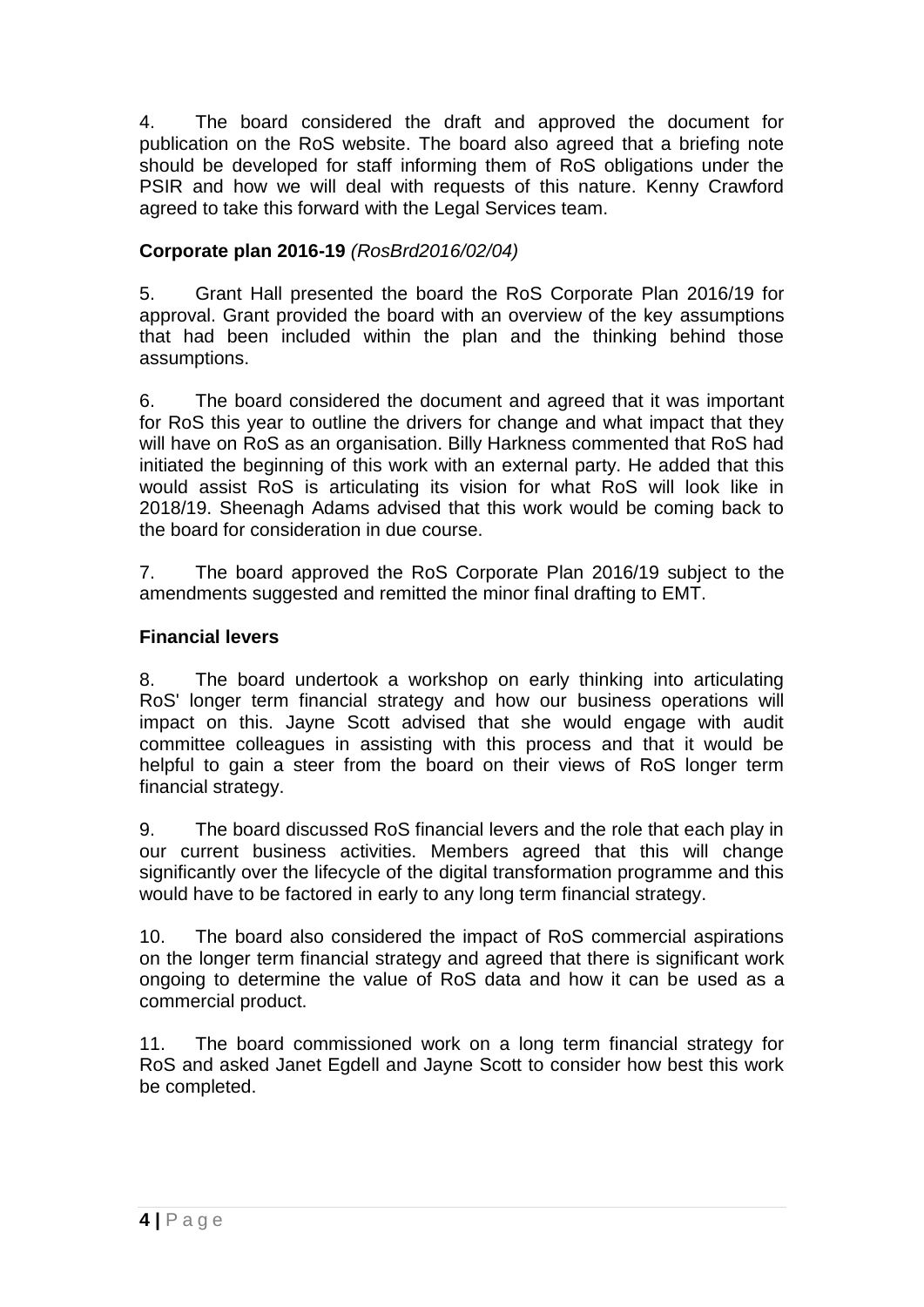# **Digital transformation programme update** *(RoSBrd2016/02/05)*

12. John King presented the board with a paper to gain funding for the digital transformation programme for the 2016/17 year.

13. John provided the board with an update on key activities within last 12 months of the digital transformation programme including the completion of discovery phases for key projects, bringing a digital supplier on board and moving our data centre to Saughton House.

14. John outlined the key programme deliverables within the 2016/17 year explaining the impact that each of these will have on our business operations and how we interact with our customers.

15. The board agreed that they were pleased to see the level of progress within this area, but acknowledged that it was fundamental to the success of the programme that stakeholders were part of the journey. John added that this was something he was passionate about and he would be working closely with Fiona McEwen and her team in the coming months to ensure key messages communicated to and from stakeholders.

16. The board also considered the branding of the digital transformation programme asking EMT colleagues to consider the appropriate re-naming. Members agreed that DTP for RoS was not just about digital transformation, but business transformation with digital acting as an enabler.

17. The board approved the £14.3 million pound spend for the digital transformation programme for the financial year 2016/17.

# **Organisational development update**

18. Sharon Wilson presented the board with an update on the creation of an organisational development (OD) workstream within the digital transformation programme. Sharon advised that she would be acting as senior responsible owner for the project and that she would be working alongside the other project SROs on the impacts of their project on RoS business operations.

19. Sharon explained that in recent weeks her team had undertaken an organisational diagnostic and that this in conjunction with the digital roadmap would identify key activities for the OD workstream in the coming months including consultation with trade unions and training for managers in delivering what digital transformation means for RoS.

20. The board discussed outline of the OD workstream presented by Sharon and agreed that this was an integral part of the internal success of the digital transformation programme and EMT should ensure that they plan strategically the communications that they make and that they do not miss an opportunity to engage with RoS staff.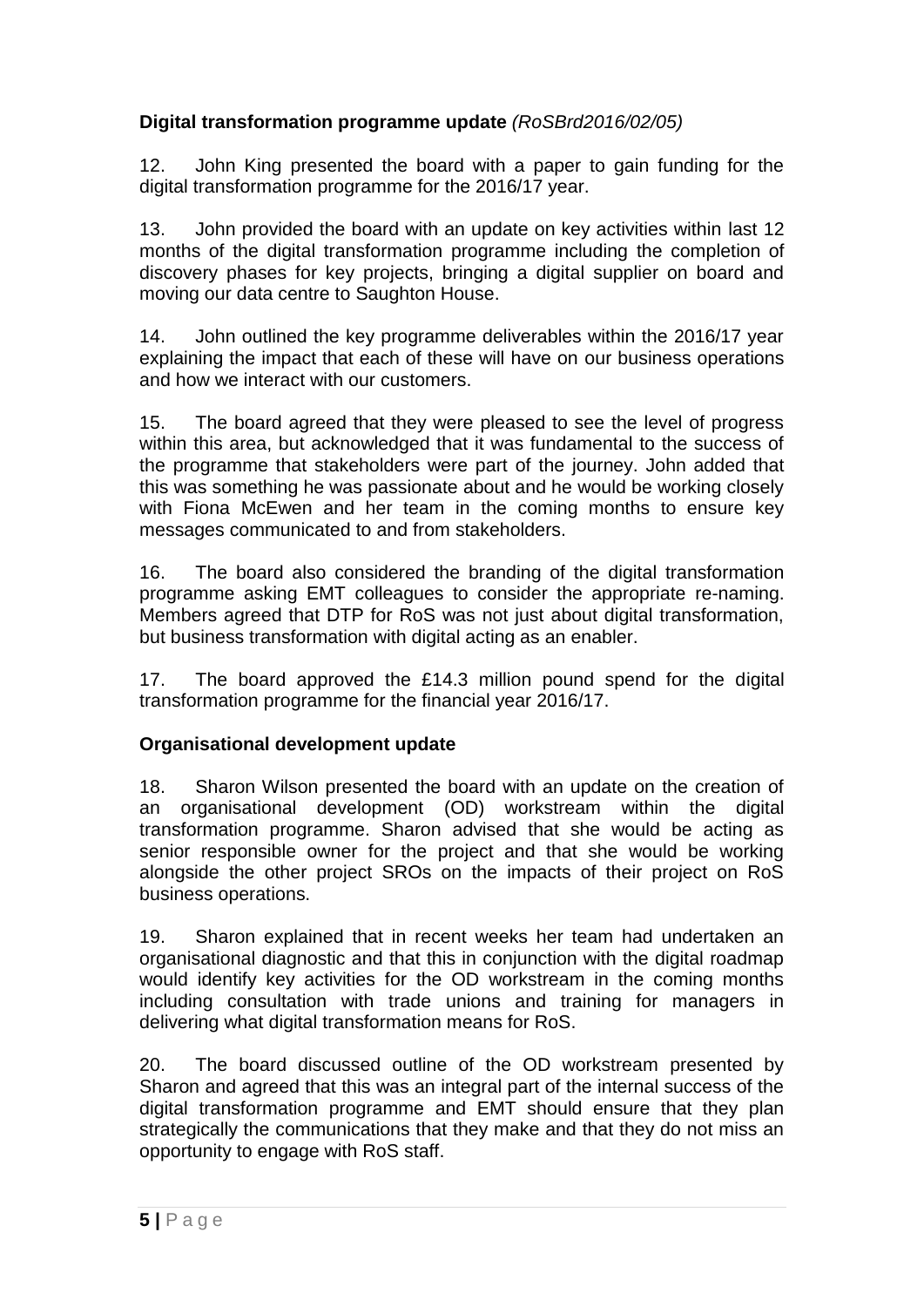21. The board noted Sharon's update and looked forward to seeing progress in this area in the coming months.

# **Communications review update**

22. Sheenagh Adams provided the board with an update on the progress of the communications review explaining where the recommendations within the review where being actioned. Sheenagh stated that Fiona McEwen had now joined RoS as our new Head of Stakeholder Engagement and that the Head of Communications post was currently advertised and would be concluding in the coming weeks.

23. Sheenagh informed the board that she would be hosting a workshop the following week on a communications structure for RoS and would provide the board with an update on the outcome at the next meeting.

24. Sheenagh advised that RoS had been working with external supplier The Gate on an approach to stakeholder engagement and that this would be coming to the board in May.

# **Land reform update**

25. John King provided the board with an update on recent activities in relation to Land Reform. John explained that the Land Reform Bill was currently being debated within the Scottish Parliament and that recent amendments brought forward would see RoS host a new register of controlling interests.

26. John provided the board with an overview of what the register of controlling interests would involve for RoS and advised that Scottish Government would be planning to consult on the regulations for the register later in the year.

# **Land register completion update** *(RoSBrd2016/02/06)*

27. Charles Keegan presented the board with an update on the progress of the land register completion programme. Charles advised that he had been up scaling his team in recent months and that he had filled all key posts at the moment. Charles explained that RoS had launched new products and services, such as the plans assistance service primarily aimed at LRC and attracting voluntary registration. He advised that the new services had been well received with both private and public sector customers.

28. Charles outlined the approaches RoS have used to stakeholder engagement in both public and private sectors and the progress that has been made to date in securing voluntary registrations.

29. Charles advised the board that the consultation on Keeper Induced Registration was now complete and that the report was scheduled to be published in the next week. Charles added that confirmation of the approach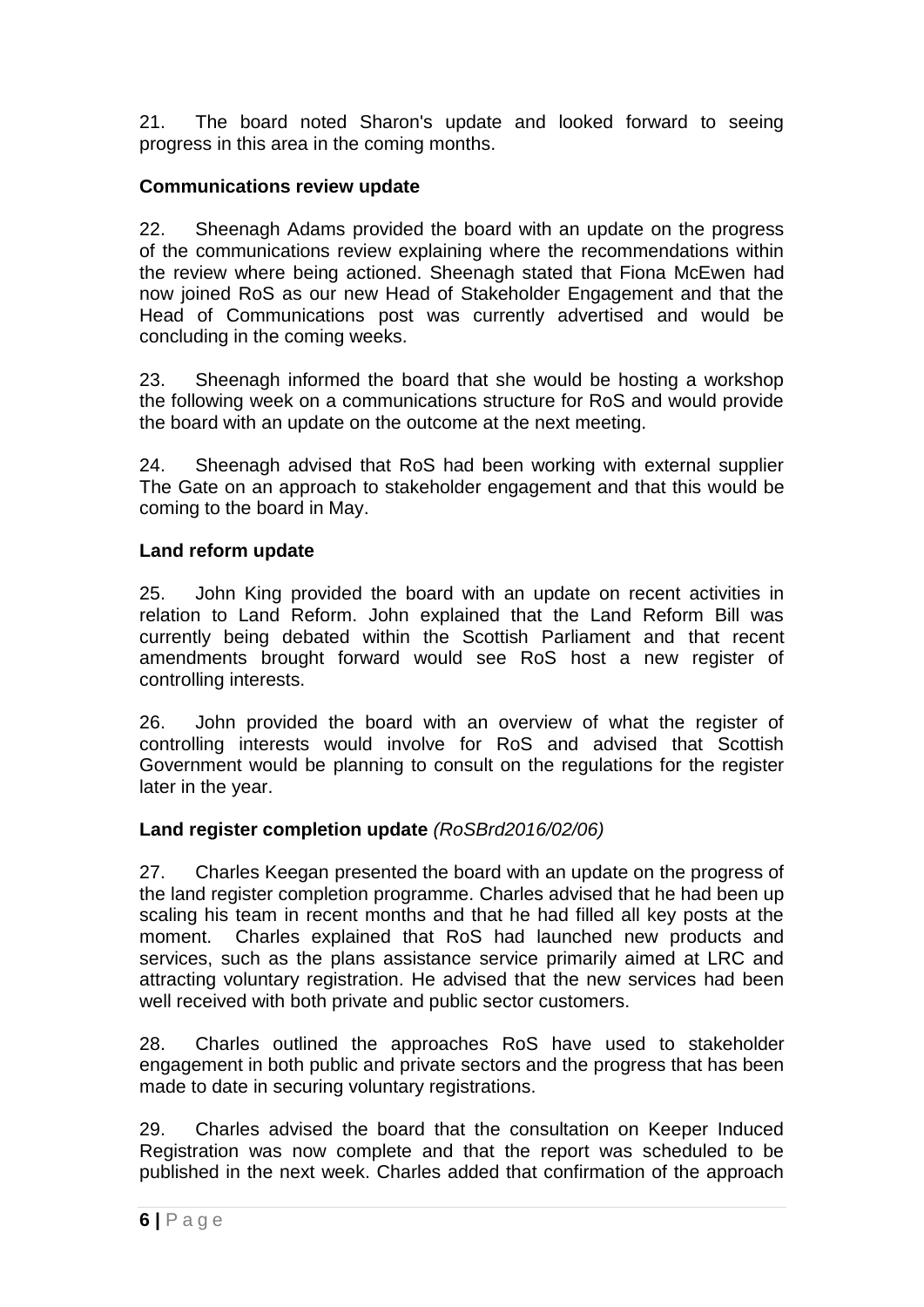to KIR would be a great enabler for the programme and allow the further testing of the new processes and practices on a larger scale. Charles advised that the outcome of the KIR pilots would be considered by the board at their August 2016 meeting.

30. Charles updated the board on progress towards the closure of Sasines to standard securities in April. He had advised that the team had been working well with stakeholders and RoS are well prepared for increased volumes in communications from customers in the coming weeks.

31. Charles advised that the board would be hosting a stakeholder dinner focusing primarily on private sector on 23 May 2016 and that all members would be invited to attend.

32. The board discussed Charles update and welcomed the progress that has been made. Members agreed that they would like to gain a greater knowledge of the different approaches that has been undertaken on within different sectors, what feedback has been gained and what potential consequences are there for RoS of stakeholders not engaging in this process. Charles agreed that he would provide an update on this to the May board.

33. The board also approved the updated business case for land register completion and agreed that this would be monitored by the newly formed land register completion programme board.

# **Estates update**

34. Jim McConnell presented the board with an update on activities in relation to acquiring office space at the St Vincent Plaza site, Glasgow. Jim explained that progress was being made at pace and early indications show that RoS could occupy the space as early as September 2016.

35. Jim provided members with an overview of the new space including a video of the new site. Jim advised that there were a number of business decisions required to inform how the new office will be populated and what technologies etc, will be made available to staff and explained that this was currently being considered as part of the organisational development and infrastructure projects within the digital transformation programme.

36. Jim went on to provide the board with an update on early thinking around an options appraisal for the Edinburgh office.

37. The board considered Jim's presentation and agreed that they felt that RoS was not able to make a final decision on our estate for Edinburgh at this time, but that they would like to keep it under regular review, at least annually. Members concluded that given the unknowns around some of the strategic projects that RoS are undertaking and the uncertainty around what impact any new registers will have on RoS operations, the board needs to see more evidence around what this means for staff numbers and how we will work as a business.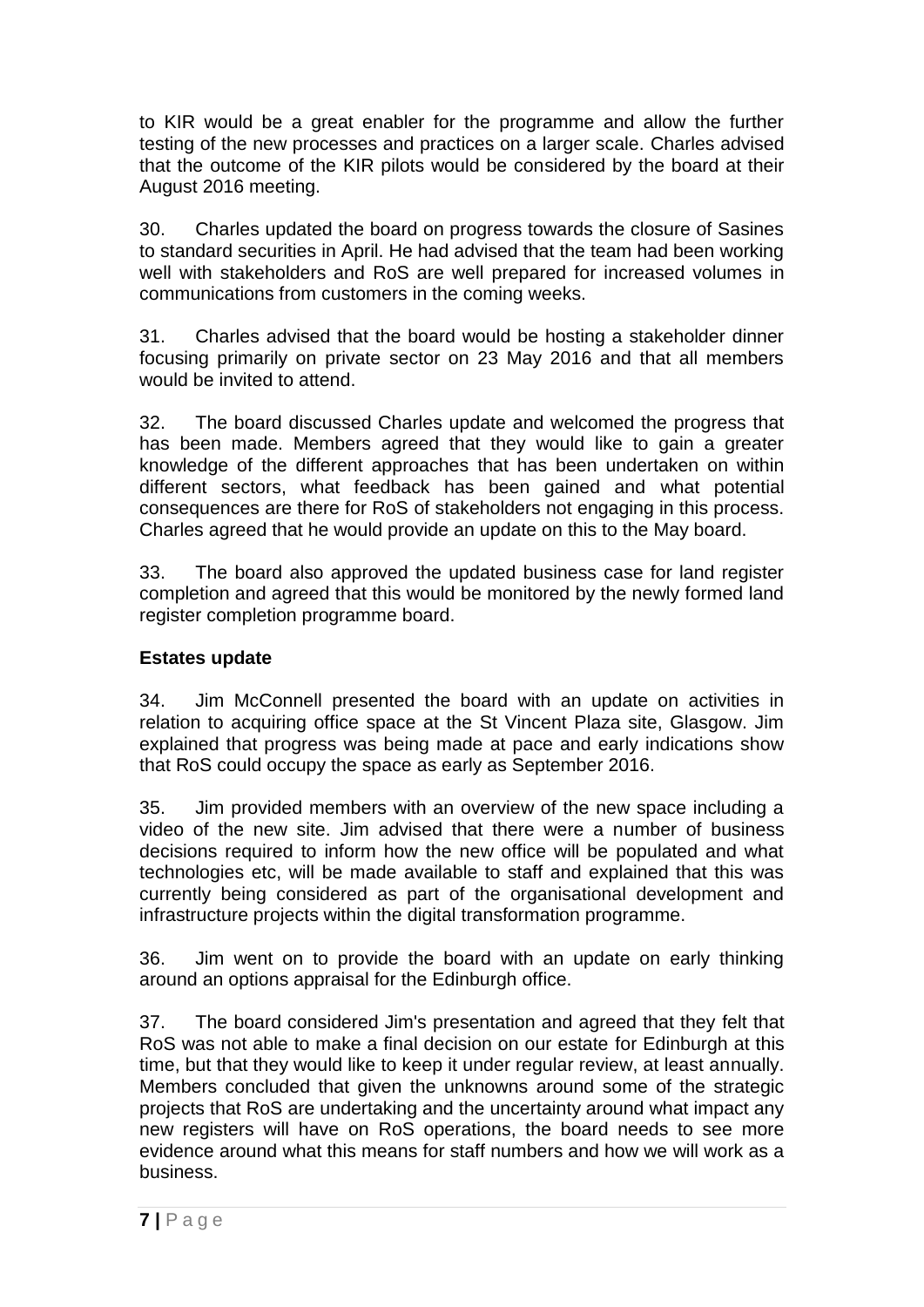38. The board thanked Jim for his update.

# **Audit committee update**

39. Jayne Scott provided the board with an update on recent audit committee activity highlighting that the committee's last meeting was the previous week. Jayne explained that she planned to evaluate the audit committee's effectiveness in April and would be circulating a questionnaire to key stakeholders including board and EMT to provide feedback on the role and execution of the audit committee's business.

40. Jayne advised that at their last meeting the committee had approved the internal audit programme for 2016/17 and that the programme for 2015/16 was on track to deliver the final reports by the next committee meeting.

41. Jayne highlighted that the committee had received an update on progress with the Public Records (Scotland) Act project and linkages with the information governance review. Jayne advised that the committee had provided some feedback on the findings within the report and had agreed that they would have am update at their next meeting in April.

42. Jayne informed the board that the audit committee had also spent a large part of the meeting on RoS longer term financial strategy and that this would be coming to the board in early summer.

43. The board noted Jayne's update.

# **Performance and financial management report** *(RoSBrd2016/02/07)*

44. John Fanning presented the board within the performance and financial management report highlighting that this was a new format of report and that he would welcome any comments on the revision.

45. John provided an update on recent registration performance stating that intakes had remained high in December and January and that this was projected to continue for the remainder of the year. John advised that productivity and were on track to meet all of their year-end targets.

46. John explained the current status of the loan RoS has with the National Loan Fund and advising that it is unlikely that this will be re-paid before the year end and that this will have a consequential impact on the projected level of profit. John advised that the year-end profit would now be projected to be £8.4 million.

47. John advised that RoS are currently on track to meet their efficiency target for 2015/16 and that his team will be investigating alternative ways to calculate this figure in the coming months.

48. The board noted the performance and financial management report.